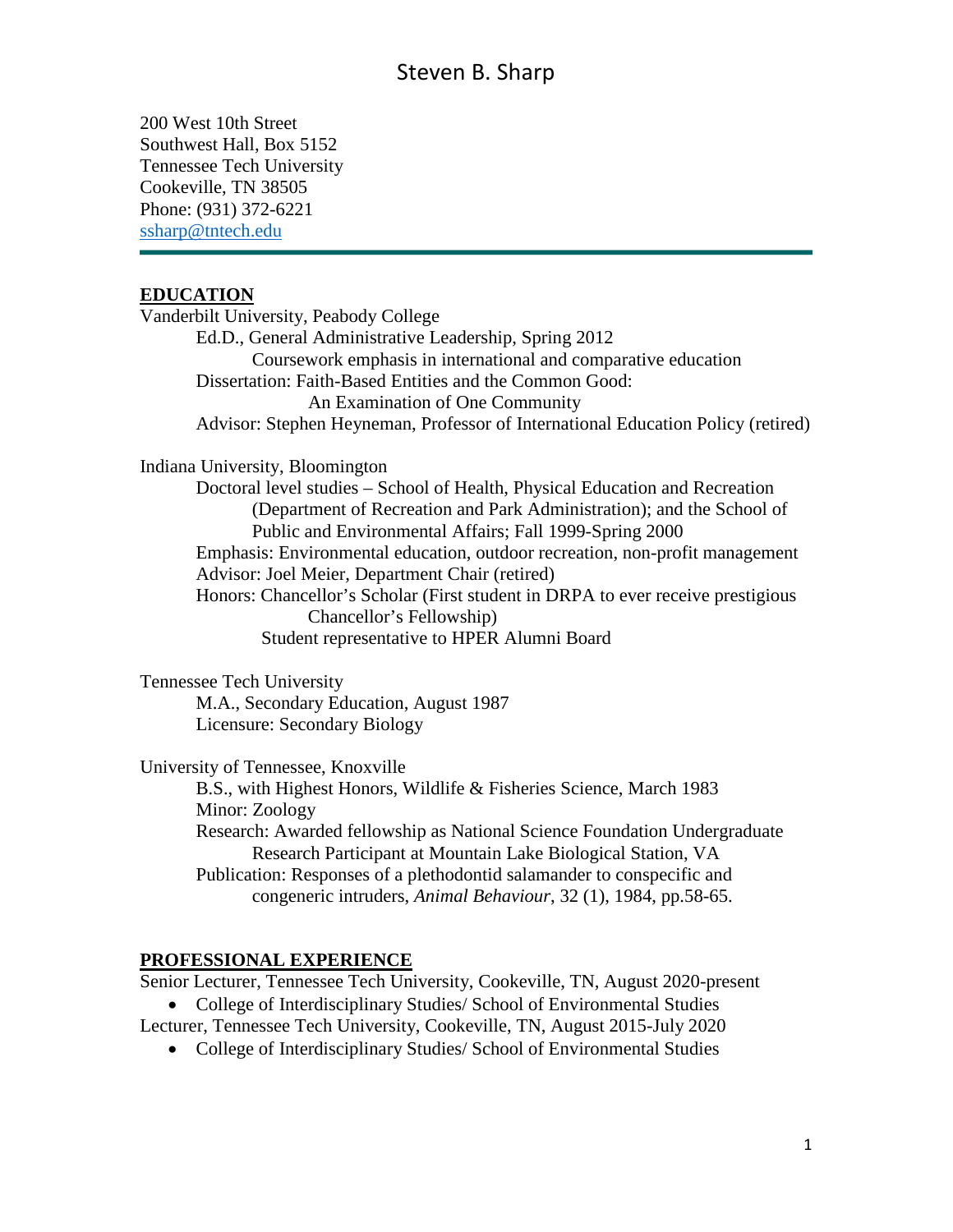# Steven B. Sharp

## **PROFESSIONAL EXPERIENCE (cont.)**

Instructor, Tennessee Tech University, Cookeville, TN, August 2014-July 2015

• College of Interdisciplinary Studies/School of Environmental Studies Educational Consultant, August 2012-July 2014

- Helping students and parents prepare for college
- Developing and teaching ACT/SAT Courses

Director of the Upper School, The King's Academy, Seymour, TN, June 2000-July 2012

- Chief administrative officer for the upper school
- Responsible for largely international boarding population

Adjunct Faculty**,** Johnson Bible College, Knoxville, TN, Fall 2004

• Invited to co-teach Philosophy of Education course

Visiting Faculty, Chongju University, Chongju, South Korea, Spring 1995

• Taught English courses to native Korean speakers

Dean of Students, The King's Academy, Seymour, TN, December 1990-June 2000

- Developed adventure program with an environmental stewardship component (Experiential Curriculum for the Outdoor Classroom – ECO-Classroom)
- Established the academy's first international sister school relationship resulting in increased number of Korean boarding students and increased understanding by our students of other cultures
- Acted as international student liaison, developing relationships with international students and acting as their advocate and support
- Coached boys and girls tennis teams

## **TEACHING EXPERIENCE**

PRST 6330- International Issues in Education Policy and Practice (Summer 2019) ESS 4093- Special Topics: Global Sustainability Issues & Initiatives (Spring 2019 present) PRST 6320- Comparative Issues in Higher Education (Developed) ESS 1100- Introduction to Environmental Studies, TTU (Fall 2017-present) (Modified and approved as a Gen Ed Social and Behavioral Science Course) LIST 3500- Nonprofit Leadership, TTU (Fall 2018, 2019, 2020) (Redesigned with support of TTU EDGE Curriculum Grant) LIST 4995- Culminating Project, TTU (Spring 2017, Summer 2017 and 2019) LIST 4092- Special Topics: Fundraising for Nonprofit Organizations, TTU (Spring 2017) LIST 4093- Special Topics: Nonprofit Leadership, TTU (Fall 2016) ESS 4093- Special Topics: Nonprofit Org's and the Environment, TTU (Spring 2016) ESS 4001/02- Society and the Environment: Capstone Experience, TTU (2014-present) ESS 1100- Introduction to Environmental Studies, TTU (2014-Spring 2017) Experiential Curric for the Outdoor (ECO) Classroom, The King's Academy (1994-2012) Environmental Science, The King's Academy (2005-2006) Philosophy of Education, Johnson University (Fall 2003) English as a Foreign Language, Chongju University, South Korea (Spring 1995)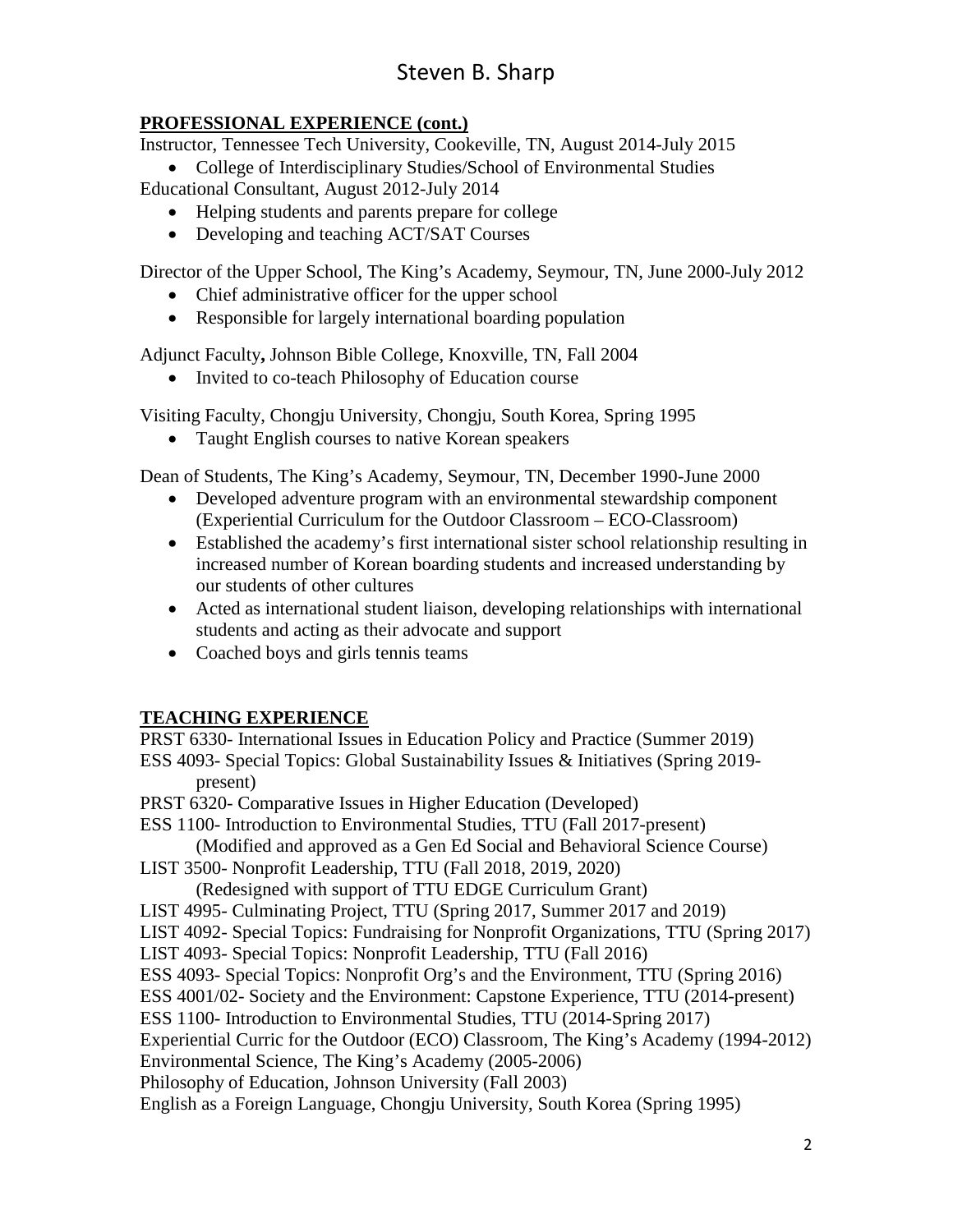### **TEACHING EXPERIENCE (cont.)**

Leadership, The King's Academy (2004-2005) Ecology, The King's Academy (1991-93) Chemistry, The King's Academy (1991-92)

### **SELECT AWARDS AND HONORS**

Leadership Sevier (Class of 2007) Chancellor's Fellowship (IU, 1999-2000) Graduate Student Representative, HPER Alumni Board (IU, 1999-2000) Teacher of the Year – first year of teaching (The King's Academy, 1992) Employee consultant for company-wide training program (Target Co., 1985) Departmental Representative to TVA Land Use Consortium (UTK, 1983) Honor Society of Phi Kappa Phi (UTK, 1981) Golden Key National Honor Society (UTK, 1981) Gamma Sigma Delta Honor Society (UTK, 1981) National Science Foundation Research Fellowship Recipient (UTK, 1980) The Gamma Beta Phi Society (UTK, 1979) Fred M. Roddy Scholarship (UTK, 1978-79) Frederick T. Bonham Scholarship (UTK, 1977-78) UT Bands Scholarship (UTK, 1977-1981)

### **SELECT SERVICE/PROFESSIONAL ACTIVITIES**

*Board Member*, Baptist Collegiate Ministries, (2019-present) *Guest Panelist*, "Green Solutions: A Small Business Expo" (2019) *Guest Panelist*, Camp QEP: Creative Inquiry, TTU (2019) *Invited Speaker*, "A Model for Servant Leadership," Arapiraca, Brazil (2018) Invited to present workshop on servant leadership to community leaders *Trainer*, "Board Governance," Upper Cumberland Child Advocacy Center (2018) *Participant*, CIES 61st Annual Conference (2017) Participant in initiatives of Special Interest Groups (SIGs): Environmental and Sustainability Education; Religion and Education *Reviewer*, CIES 62nd Annual Conference session proposals (2017) *Trainer*, "Board Governance," Clubhouse Ministries, Guatemala (2017) *Board Member*, Clubhouse Ministries, Guatemala (2016-2018) *Guest Panelist*, "Becoming an Engaged Scholar," (TTU) 2017) *Member*, COIS Curriculum Committee, TTU (2019-present) *Member*, Sustainable Campus Committee, TTU (2017-present) *Member*, Caplenor Award Committee, TTU (2017-2018) *Member*, Common Book Committee, TTU (2015-2018) *Member*, Rural Development Institute Committee, TTU (2015-2016) *Member*, Scholar Mentor Award Committee, TTU (2015-present) *Member*, TBR BPS Audit Committee, TTU (2014-2016) *Member*, Centennial Faculty Award Committee, TTU (2014) *Facilitator*, Board of Trustees Academic Committee, The King's Academy (2000-2012) *Chair*, Upper School Academic Committee, The King's Academy (2001-2012) *Member*, Advisory Committee, Johnson University Education Department (2011-2012)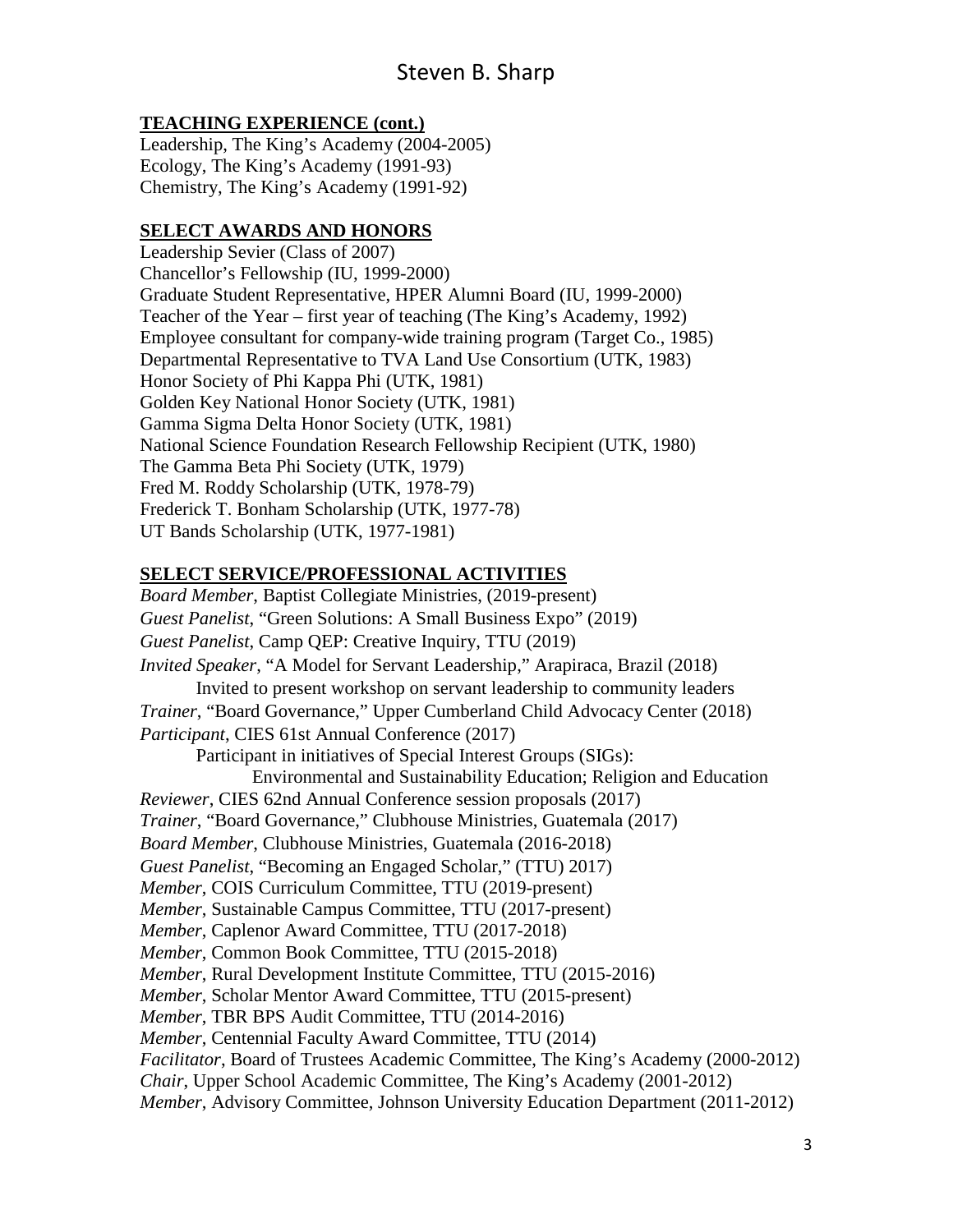## Steven B. Sharp

### **SELECT SERVICE/PROFESSIONAL ACTIVITIES (cont.)**

*Co-Facilitator*, Southern Association of Colleges and Schools/AdvancEd K-12 Accreditation process, The King's Academy (2009, 2005) *Member*, Strategic Process Steering Committee, The King's Academy (2008) *Coordinator*, Juvenile Jury, Putnam County Juvenile Court (1988)

### **SELECT TRAINING AND CONFERENCES**

Eyes on Teaching Workshops (TTU, 2019) TN Higher Education Institutions Sustainability Network (TDEC, 2019) How People Learn Workshop (TTU, 2018) Team-Based Learning Institute (TTU, 2017) Camp QEP: Creative Inquiry Based Learning (TTU, 2017) Critical Thinking Assessment (TTU, 2017) SOES Summer Capstone Workshop (TTU, 2016-present) Comparative & International Education Society Annual Conference (Atlanta, 2017) Sustainability Summit (Lipscomb University, 2016) Designing Courses for Significant Learning (Dee Fink & Associates, 2015) Position for Online, Graduate & International Enrollment Growth (Elliance, 2015) TESOL Introduces Standards for Short-Term Certificate Programs (TESOL, 2015) Grant Writing (Grant Writing USA, 2014) College Admission and Guidance (NACCAP, Anderson University, 2013) Selective College Admissions (SACCAC, 2013) Bridges Out of Poverty (Compassion Coalition, 2012) Confucius Institute/Confucius Classroom Conference, Beijing, China (2011) Academic Rigor in the Humanities (Birmingham Educators Conference, 2011) Academic Competition and Retention (Birmingham Educators Conference, 2011) When Helping Hurts (Chalmers Center, 2010) Professional Learning Communities (Birmingham Educator Convention, 2010) Expanding Your Capacity to Lead (Birmingham Educator Convention, 2010) Child Abuse Issues (Safe Harbor, 2009) Change for the Classroom and School (Covenant College Educators Conference, 2009) Gateway Green: Sustaining the Smokies (Walters State Community College, 2009) Classroom Assessment & Grading (Covenant College Educators Conference, 2007) Teacher Evaluation (Tennessee Department of Education, 2006) Framework for Evaluation (Tennessee State Department of Education, 2003) Basic Rope Rescue Certification (1994) Wilderness First Aid (1993) Red Cross Canoeing (1993) Assessment: Key to Effectiveness (ASDSBCU Annual Conference, 1992) Student Development (ASDSBCU Annual Conference, 1991) Street Law: A Juvenile Court Alternative Program (1988) Working with Adolescents (Middle Tennessee Area Health Education Center, 1987) The Tennessee Probation Officer in Juvenile Court (1987)